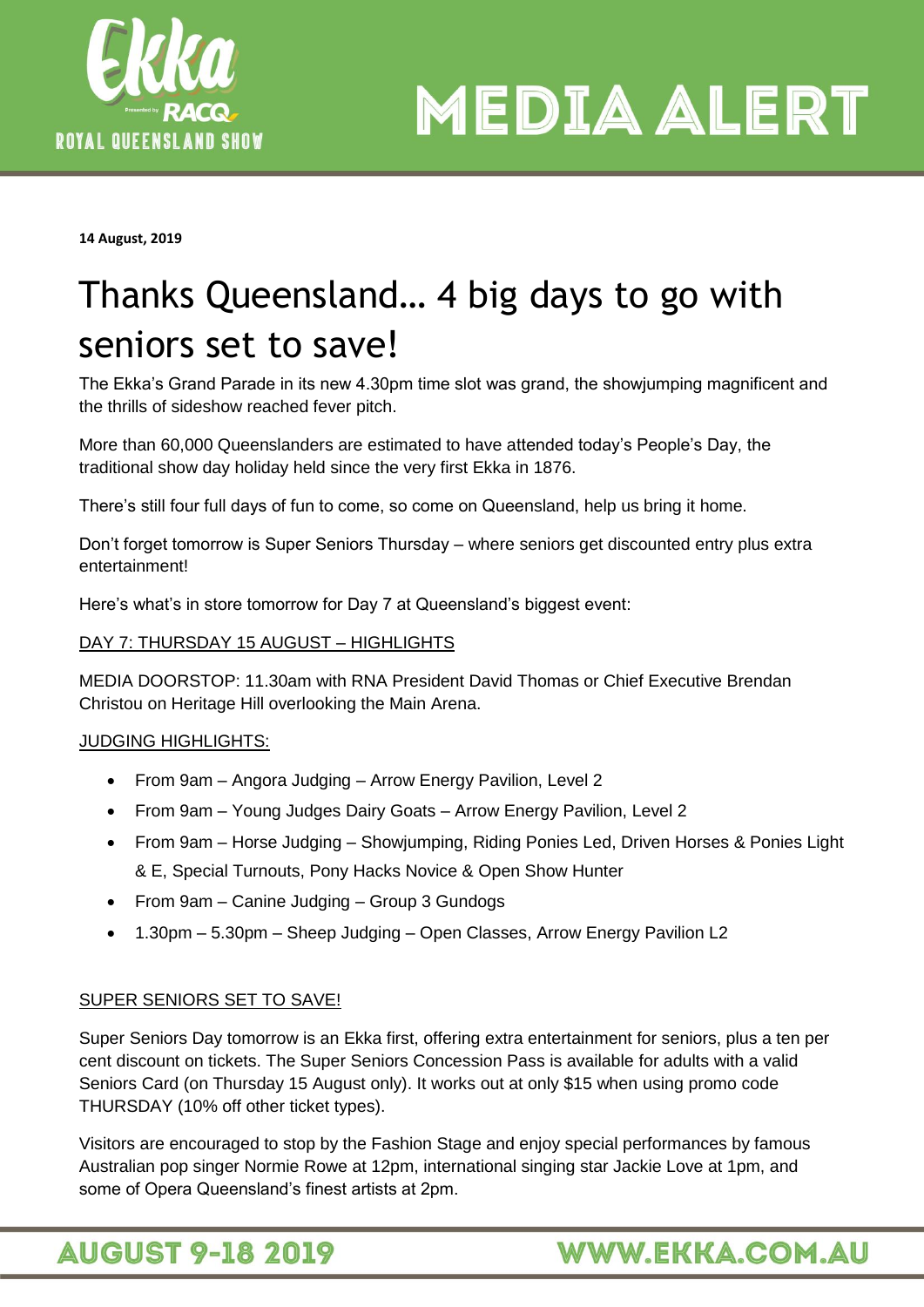



#### DON'T BE SHEEPISH!

After settling into their new digs at the Arrow Energy Large Animal Pavilion, the Fleece Breeds sheep competition kicks off tomorrow with open classes from 1.30pm. The sheep school classes will be judged on Friday 16 August from 8am. Sheep, alpacas, angoras and prime lambs and/or their fleece will be judged in the Fleece Breeds competitions which began judging on first day of Show 9 August.

WHEN: 1.30PM, Arrow Energy Large Animal Pavilion

#### SETTERS, SPRINGERS AND SPANIELS

The gun dogs will be judged tomorrow. Gun dogs are divided into three primary types – retrievers, flushing dogs and pointing breeds. On show in the rings will be cocker spaniels, pointers, golden retrievers, water dogs, Irish Setters and Weimeraners.

WHEN: From 9am, Black Hawk Canine Pavilion

#### DRAG QUEEN BINGO IS BACK!

The fabulous Drag Queen Bingo at XXXX Stockmen's Bar and Grill is back by popular demand for a second year. Hosted by Queens Ball 'Drag Performer of the Year' Vollie LaVont, the free event features drag performances by 'Dolly Parton' singing 9 to 5, 'Faith Hill' belting out This Kiss and 'Shania Twain' with Man! I Feel Like a Woman.

WHEN: 8.30pm, XXXX Stockmen's Bar and Grill

#### SPIRIT HOUSE SECRETS ON SHOW

Don't miss the Ekka Cooking School demonstration and masterclass with the chef from the hugely popular Spirit House restaurant and cooking school, Kelly Lord. Kelly has been Head Chef at the critically acclaimed Spirit House on the Sunshine Coast since 2004. His journey in Asian and Thai cuisine has taken him to Thailand, Singapore, Vietnam and Malaysia.

WHEN:4PM AND 5.30PM – Cooking Demonstration ; 4.45pm – MasterClass, Cooking School in Woolworths Fresh Food Pavilion

#### DON'T' WAIT TO WING IT

Centre stage on the ground floor of the Arrow Energy Pavilion is the wonderful flock on display in the in the high flying Poultry, Pigeons, Birds and Eggs Competition presented by Australian Eggs. This year sees the return of the pigeons; there are extra canary classes and the competition showcases a variety of exquisite birds including the Muscovy duck in the Waterfowl Feature Class.

WHEN: From 9am, Arrow Energy Pavilion, Ground floor

#### EKKA ESSENTIALS:

- Royal Queensland Show (Ekka) August 9 18, 2019
- Brisbane Showgrounds, 600 Gregory Terrace, Bowen Hills, Queensland

**AUGUST 9-18 2019** 

**WWW.EKKA.COM.AU**